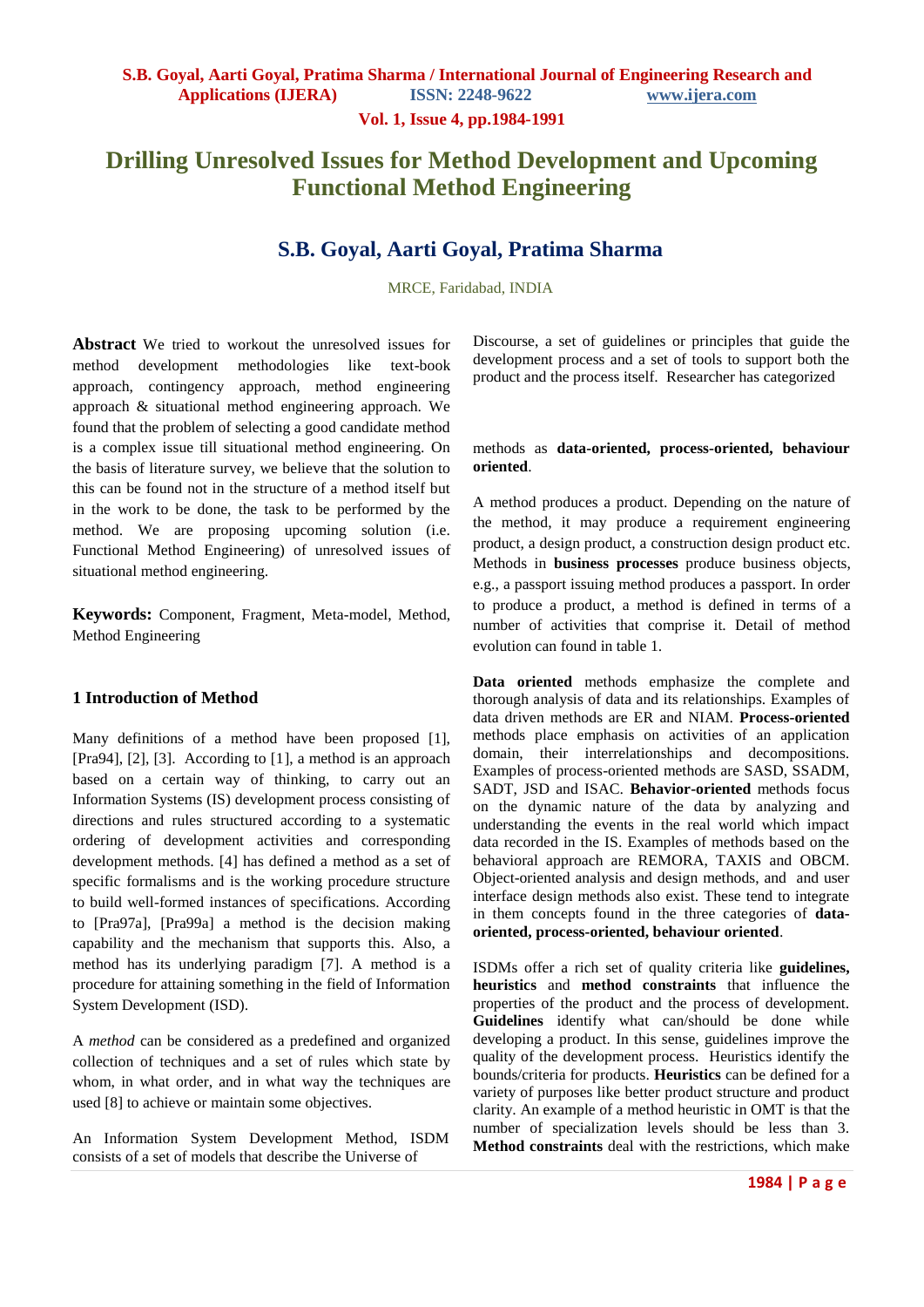the product well defined and well formed. For example in ER model, a relationship is complete provided it has at least two entity classes associated with it.

|               | modeling languages, UML<br>profiles, various meta-<br>models |
|---------------|--------------------------------------------------------------|
| Mid $2000$ 's | <b>RUP</b>                                                   |

#### **2 Method Development Approaches**

We can find in the literature some case studies of method development including extensions of current methods [Aal93], [Nis96]; the selection of methods, their development and introduction seems to be done in an ad-hoc manner by choosing tools and methods on a trial-and-error procedure [9]. These principles include how to construct and adapt methods for particular needs situation specific, how to check the applicability of the method, and how to organize method development efforts.

We have analyzed the literature on methods ([9], [10], [11], [12], [13], [14]), their selection and development. We found three basic strategies for local method development are 1) **a text-book approach**, 2) **a contingency approach** and 3) **a method engineering approach**, either at the organizational level or at the project level. These are differing in the extent of the changes that are made to methods to meet the situation specific needs.

**2.1 A text-book approach:** This approach offers a simple strategy for method development: the method construction and tool adaptation steps do not take place. It is applicable for organization level and believes that development situations are generally alike, and thus can be solved with standard solutions, for example, SSADM [15], IDEF [16], UML [17], they also aspire to other objectives such as communication between different ISD tools. Hence, In this approach a whole method is chosen.

**2.2 A Contingency approach**: This approach is based on contingency theory for method selection and assumption that there is no universally acceptable method which is applicable in all circumstances and based on the observation that situations of practice can be classified, but are more situation bound than the first approach expects [18]. This approach tried to identify prominent characteristics (i.e. situation dependencies) ([9], [19], [10], [20]) which control outcomes of the use of methods and predict their suitability. This approach mostly used to analyze situational features of methods and applied for method selection and development also. It is largely made by choosing individual techniques

|  |  |  | <b>Table 1:</b> Method Evolution |
|--|--|--|----------------------------------|
|--|--|--|----------------------------------|

| Development         | <b>Method Name</b>             |
|---------------------|--------------------------------|
| <b>Duration</b>     |                                |
|                     |                                |
| 1960's              | Petri-nets                     |
| Beginning of 1970's | Structured programming         |
|                     | (Boehm, Dijkstra)              |
| Mid 1970's          | Structured design              |
|                     | (Yourdon-Constaine), JSP       |
|                     | (Jackson), ER-model            |
|                     | (Chen)                         |
| End of $1970$ 's    | Structured analysis            |
|                     | (DeMarco, Gane-Sarson)         |
| Beginning of 1980's | <b>Metrics</b>                 |
| Mid of $1980's$     | <b>Information Engineering</b> |
|                     | (Martin)                       |
| End of 1980's       | Object-oriented design         |
|                     | (Booch)                        |
| Beginning of 1990's | Object-Oriented Analysis       |
|                     | (Coad/Yourdon, Schlaer-        |
|                     | Mellor, Rumbaugh)              |
| Mid 1990's          | Business modeling, BPR         |
|                     | modeling, workflow             |
|                     | modeling                       |
| End of $1990$ 's    | OO-method standardization      |
|                     | (UML), reference modeling,     |
|                     | modeling of packaged           |
|                     | software.                      |
| Beginning of 2000's | Competent modeling,            |
|                     | application-specific           |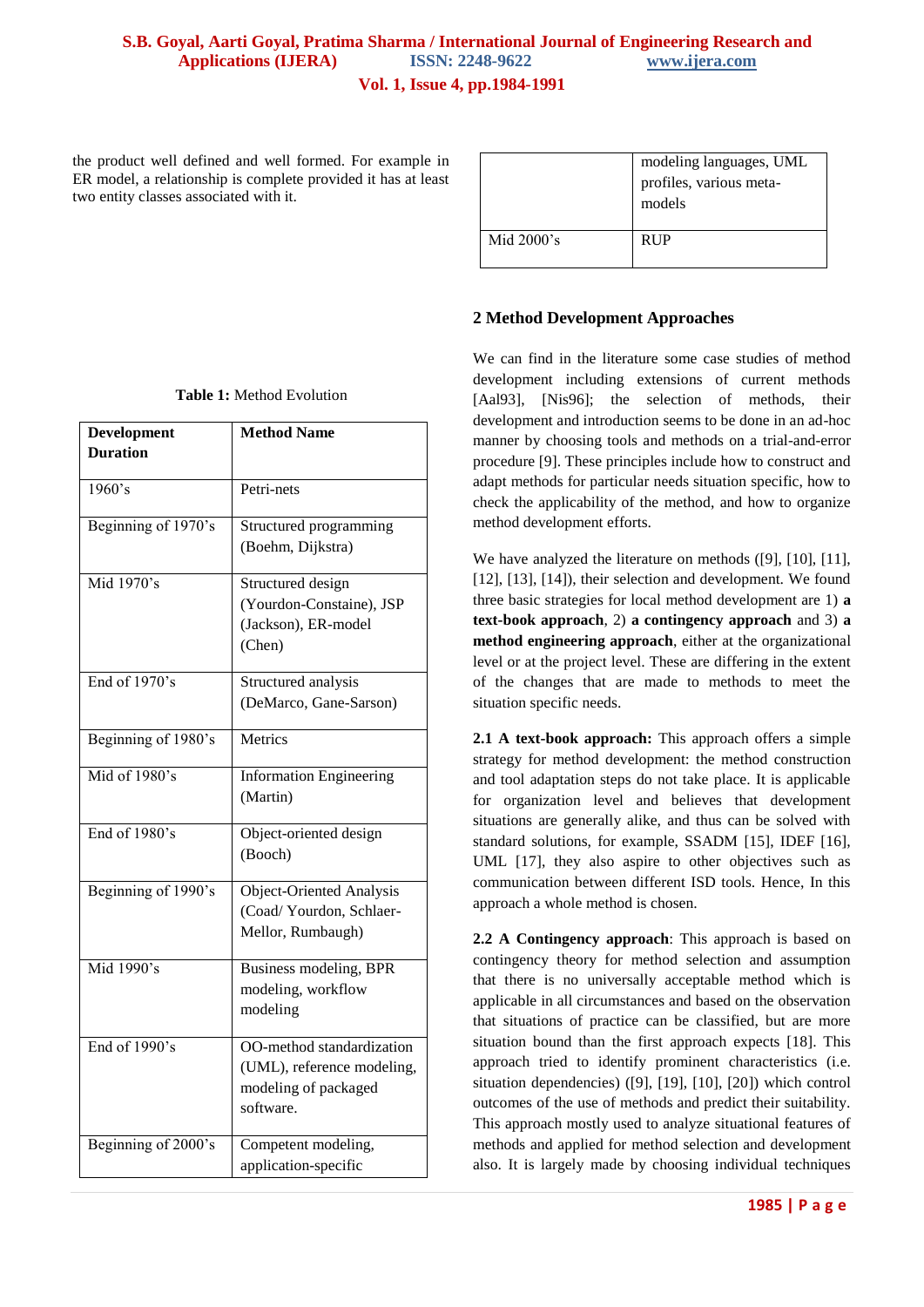#### **Vol. 1, Issue 4, pp.1984-1991**

from a large set. It focuses on the selection of an available, appropriate method rather than on more detailed method construction [11]. It ignores the impact of organizational learning during method selection.

**2.3 A method engineering approach:** Method Engineering, ME approach proposed by Kumar [11] that methods should be constructed to meet a particular IS development's needs. It aims to construct or "engineer" an ISD method according to stakeholders" requirements. i.e. ME aims to develop and maintain systems for ISD. ME approaches should be adapted to construct ISD method to local situations also even if it requires detailed modification of methods. Here, the fundamental assumptions are uniqueness and difference in ISD situations which cannot be solved by general and universally valid methods or general contingency-based selection principles. It emphasized on method construction and tool adaptation. ME selection is made by choosing components of techniques (or methods) and by constructing unique components.

#### **3 Method Engineering Approaches**

ME approaches can be further distinguished by whether they aspire towards an **organization-specific** or **a projectspecific** method.

*Organization-based ME*, is based on an assumption that development situations and thus also supported methods are alike in an organization and the method can be developed to meet these requirements. In the organization this method is then believed to be appropriate for all projects. Baskerville [Base96] calls these methods contingency methods, as they are situation specific for certain types of bounded organizational settings. Another ME approach is *projectbased ME,* which assumes that methods should be "engineered" on a project basis. Because this approach copes with the uniqueness of each ISD setting [21], it focuses on advancing method knowledge in the context of a single ISD project. Thus, it is believed that development situations differ between various projects. Although there can be an in-house method in the organization, according to project-based ME there is also a possibility to adapt it, or even to develop various project variants.

Organizations have at least one strategies follow for method development and method selection shown in Fig.1.



**Fig.1:** Strategies of organizations method selection and development.

*To summarize, situation-independent, organizationindependent, project-independent and universal methods are not possible because every ISD situations are so different and complex also. Applicability of a method in one situation does not mean that it provides successful results in other situations.* Hence, in ME method development is viewed as a knowledge creation process which cannot be done in a "one -shot" manner. Many parts of the methods are modified, some parts are excluded, and new ones are included.

#### **4 Method Engineering Domains**

ME is a relatively new research field, there is a lack of experience in applying meta-modeling and modular method construction principles. Kumar [11] suggested four domains that have to be addressed in ME:

4.1 Modular method construction based*:* This domain [11], suggested that ME can be carried out by using pre-defined and tested method modules i.e. called a *component base* [11], or *method fragments*. They **either i)** based on method"s static its conceptual structure [1], or meta-data models [1] these models contain knowledge about the stages and tasks of a method. Many researchers have developed metamodeling languages [23] for these models. **or ii)** the dynamic features of a method, i.e. its procedural part or by meta-activity models [1] or by process models, metaactivity models.

We found that major differences among all these approaches can be found in their modeling power and capability, degree of formality, and ways to represent method knowledge. In this category, method modeling based on method comparisons and analysis and focused on individual aspects (i.e. how a single developer understands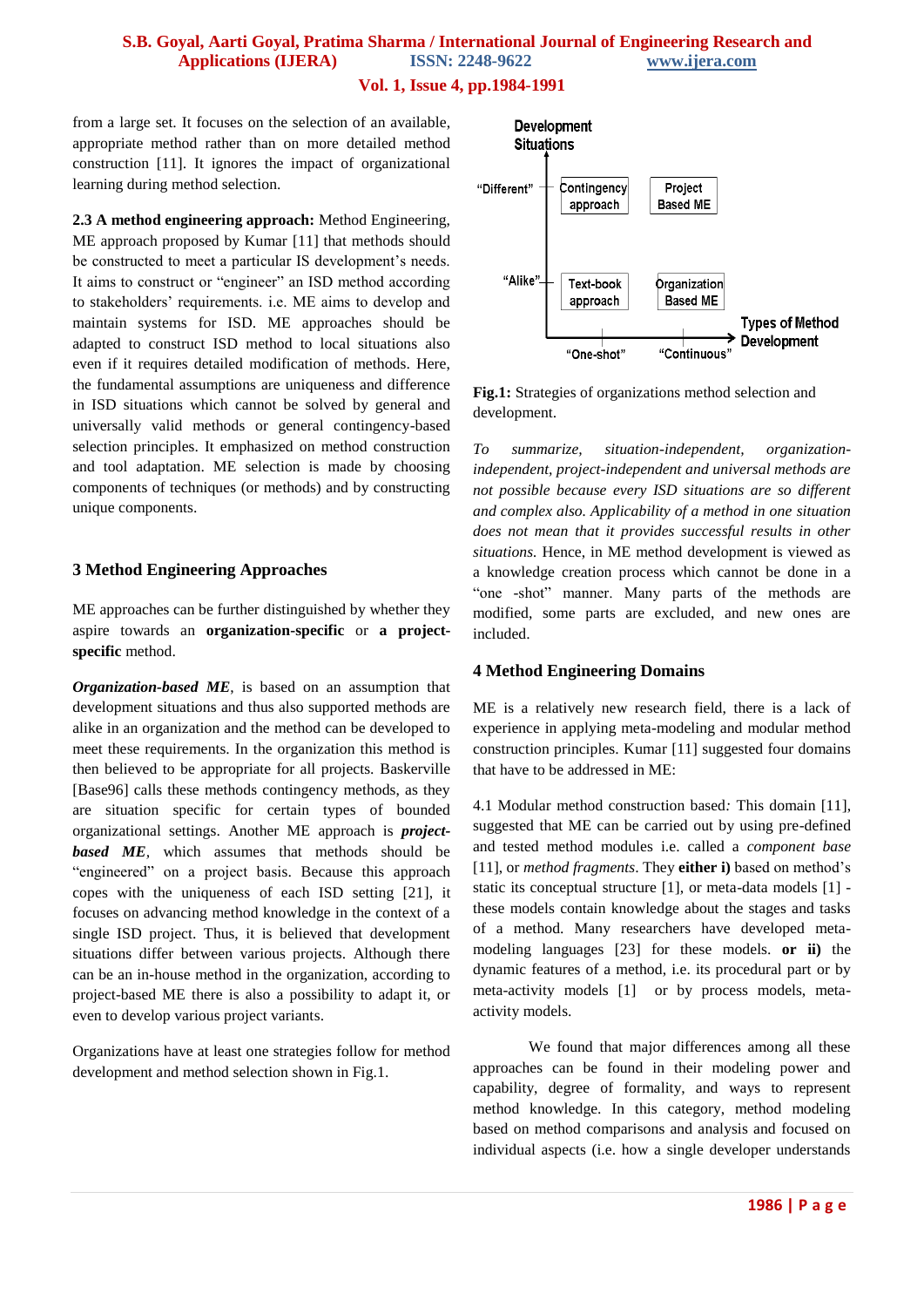and uses a method) rather than on the use of methods in the large and by many.

**4.2** Stakeholder requirement based method composition: One important objective of ME is that constructed methods meet users" requirements. So, ME requires methods and guidelines to identify stakeholders: such as programmers, designers, IS users and managers and their requirements [11]. This is one important and essential factor in accepting constructed methods and more expected that method users will more easily learn the methods, accept them, and use them if the methods are based on their requirements, in contrast to the situation where introduced methods are purely based on requirements outside the organization. e.g. UML [17]. In this domain few empirical studies have been carried out.

Goldkuhl identified different roles and needs for the tool adaptation and focused was on technical issues dealing with customizable tools rather than on local method development. Tolvanen focused on a limited number of stakeholders and a few contingency factors.

**4.3** Computer aided supporting tool based: In this domain focused on developing tools for capturing method knowledge as well as building meta-modeling-based tools that can be customized [22]. As ISD methods are supported by CASE tools, similarly meta-modeling languages are increasingly supported by meta-CASE tools and captured this symmetry and introduced a more general terminology, CAME, Computer Aided Methodology Engineering [11] to highlight the role of computer based tools in ME. We had found that either principles and requirements for such environments or represent how one particular system has been implemented and how it works. We found also that reveal that CAME tool developers have concentrated so far on techniques that allow tool adaptation rather than on developing techniques and principles for utilizing tool based knowledge about methods for example in method selection, method composition & construction, and reuse. Yet, without proven ME principles, the development of advanced tool support for ME will be very less concentrated.

**4.4** Organization support based: In this domain, involves a supporting organizational structure and mechanisms that ensure method selection, development, training, use, and maintenance. Researchers shown that organizations develop their own versions of methods, these tasks are already being managed somehow. Researchers studied the roles of method engineer in an organization and tasks needed for method engineering in this domain. Studies of the other people involved or tasks and organizational structures and mechanisms needed to carry out ME in practice are missing.

*General impact of Method Engineering from industry perspective:* Method engineering is a Technique for: 1) Increasing production per unit of time. e.g. increasing the number of customers that can be handled per cashier by installing bar code readers. 2) Decreasing cost per unit output. e.g. decreasing total cost of each cell phone by reducing the number of parts and thus the labor hours required for assembly. It is critical to look at impact on whole system.

#### **5 Companionship between Method & tool**

Tool support is essential instrument for evidence of ME research because tools can ensure that method knowledge is applicable or not and measurement of described method vs. method in use. So, we need ISD tools to implement method knowledge and contain parts of the conceptual structure as their schema definition, support modeling with certain notations, or support the process definition and management also. Some popular examples of methods and tools in ISD phase or tasks of ISD described in table 2. ISDMs without considering their support in ISD tools would be the same as designing an IS without implementing it.

| S.No             | of<br>Category<br>Tools                       | of<br>Category<br>methods                                                   | <b>ISD</b><br><b>Phase</b><br>Tasks of<br><b>ISD</b> |
|------------------|-----------------------------------------------|-----------------------------------------------------------------------------|------------------------------------------------------|
| 1.               | Upper-CASE,<br>interface<br>design tools      | Data<br>modeling,<br>structured<br>analysis,<br>object-oriented<br>analysis | System<br>analysis                                   |
| $\overline{2}$ . | GDSS,<br>CSCW,<br>requirements<br>engineering | Brain-<br>storming,<br>interviews,<br>requirements                          | Requirem<br>ent<br>Engineeri                         |

#### **Table 2: Different methods and Tools in ISD phase**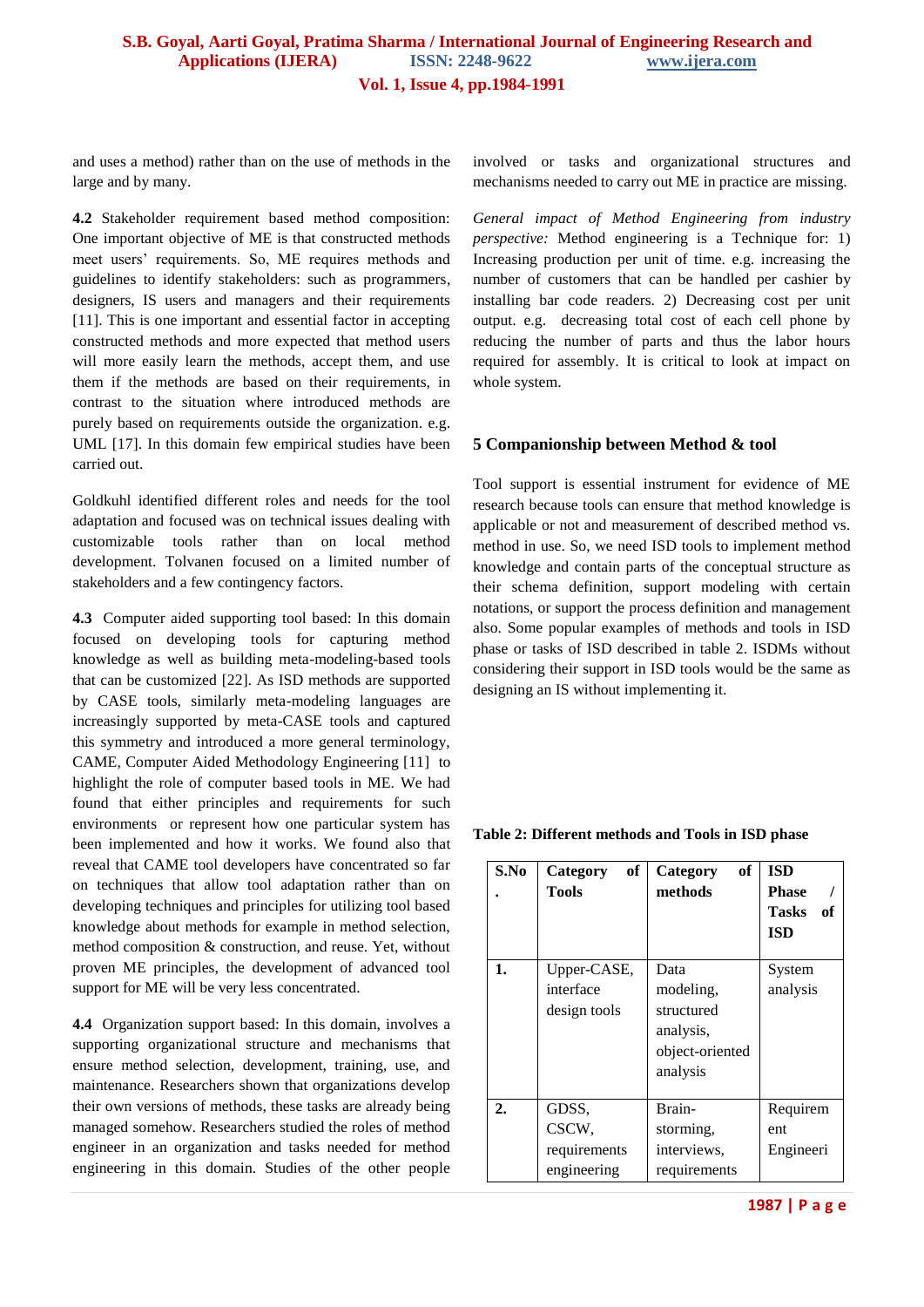|    | tools          | definition and<br>design<br>techniques | ng         |
|----|----------------|----------------------------------------|------------|
| 3. | Upper-CASE,    | Data                                   | System     |
|    | interface      | modeling,                              | Design     |
|    | design tools   | structured                             |            |
|    |                | design, object-                        |            |
|    |                | oriented                               |            |
|    |                | design                                 |            |
|    |                |                                        |            |
| 4. | 4GLs, editors  | Mapping from                           | Constructi |
|    | and compilers, | high-level                             | on         |
|    | debuggers,     | language to                            |            |
|    | code           | machine                                |            |
|    | generators,    | language,                              |            |
|    | verifiers,     | version control                        |            |
|    | performance    |                                        |            |
|    | analyzers      |                                        |            |
|    |                |                                        |            |

**Vol. 1, Issue 4, pp.1984-1991**

| 5. | Documentatio   | Version         | Operation       |
|----|----------------|-----------------|-----------------|
|    | n and          | control.        | and             |
|    | reporting      | configuration   | Maintenan       |
|    | tools, reverse | management,     | ce              |
|    | engineering    | reverse         |                 |
|    | tools          | engineering     |                 |
|    |                |                 |                 |
| 6. | Work flow      | <b>Business</b> | <b>Business</b> |
|    | modeling       | modeling,       | process         |
|    | tools.         | process         | reengineer      |
|    |                | modeling, Wor   | ing and         |
|    | simulators,    | k flow          | developm        |
|    | business       | modeling, task  | ent             |
|    | modeling tools | structures      |                 |
|    |                |                 |                 |

A number of methods have been published ranging from generic methods to methods for specific projects or domains like Unified Process, RUP, DSDM, SSADM, Merise, OPEN

Process Framework for general system development; ARIS and DEM for ERP implementations; Scrum, XP (Xtreme Programming), crystal in the agile movement; T-map for testing; Attribute Driven Design method and TOGAF for software architecture; Archimate and Dynamic Architecture (DYA) for enterprise architecture.

## **6 Meta Model**

Models play a crucial role in ME, as in all engineering. A *metamodel* is a conceptual model of an ISD method. Metamodels have emerged as a principal means to understand the activities seen in the area of Information Systems. Metamodel is an abstraction of methods i.e.one level of abstraction higher than "normal" models. *Metamodeling* is a modeling process which takes place one level of abstraction and logic higher. A meta-model is a system of metaconcepts, inter-relationships between these, and constraints. It is possible to use meta-models as a basis for method engineering and CASE shell construction and in the development of CAME tools. Explicit output of meta-model is method. It can systematize and formalize method knowledge of exiting method in terms of CASE tool and repository implementation; mapping to generators and other tools; interfacing tools (e.g. CDIF & XMI); compare methods; support standardization efforts (e.g. OMG"s UML). Broadly, there are two types of meta-models: **Metadata models** (static structure of method), and **process models** (dynamic part of method). No modelling is possible without explicit or implicit involvement of meta-model.

A number of meta-models have been developed in the last decade for a range of uses in understanding conceptual models of the 1970s and 1980s, identifying commonalties between models, representing product and process aspects of methods, understanding process models, representing quality aspects of methods, developing techniques for requirements engineering and investigating data warehouses.

Reflecting the product-process dichotomy of methods, two types of meta-models have been developed. The **first** of these are meta-data models for the **product aspects** of methods. Such models introduce a system of generic concepts in which the static, data aspects of methods as well as constraints defined in them can be represented Examples are meta-models of [1], and object Z. The meta-model of Smolder uses the concepts of Object-Property-Role-Relationship for this meta-level. The **second** kind of metamodels deals with the **process aspects** of methods. These meta-models are called meta-activity models and specify a system of concepts to define tasks and task transition criteria [1]. Motivated by the need for coupling the product and process aspects of methods, a **third** kind of metamodels, **integrated product/process** meta-models have been defined. Examples of these are the contextual metamodel and the decisional meta-model have been proposed**.**

By and large, meta-concepts have dealt with abstractions of product and process concepts only. *The basis of the method engineering is meta-model instantiation*.

## **7 Situational Method Engineering**

Method engineering aims at designing and building methods. For some time now researchers have been talking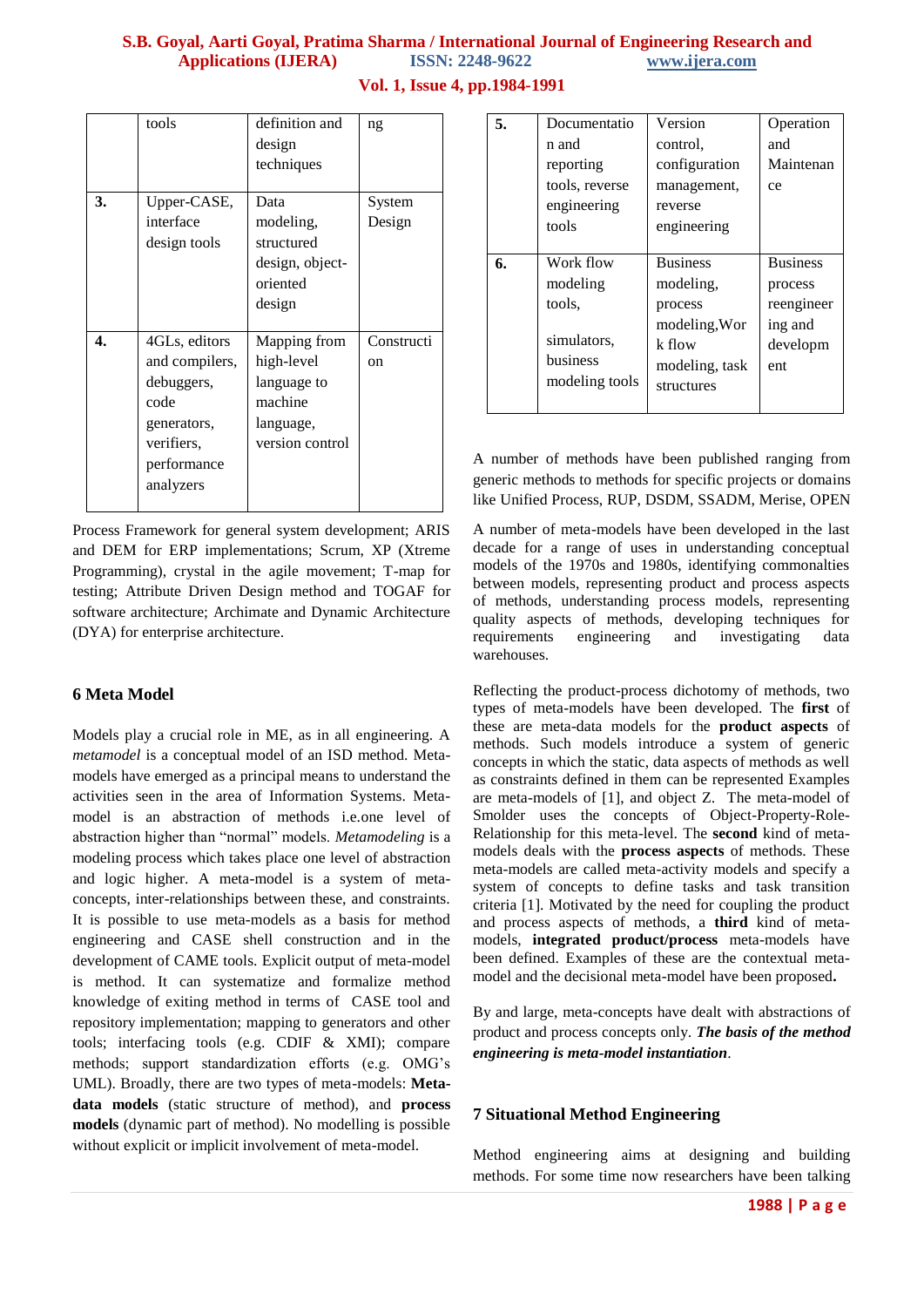about method reuse. The earlier approaches to ME ignored the issue of project needs while developing methods. There was no way through which methods could be modified or adapted according to the needs of the project.

The notion of Situational Method Engineering (SME) was first proposed by Kumar and Welke in 1992 as a new method engineering discipline the aim of which is to construct new methods and the associated tools or to adapt existing ones to every Information System Development (ISD) project. In other words the emergence of the ME acknowledges the need for the construction of methods tuned to specific situations of developments projects.

A number of SME approaches have been already proposed from the last few years. Most of them use *assembly* techniques based on the reuse of existing method parts in the construction of new methods or in the enhancement of existing ones.

Recently, situational method engineering approach has been proposed by Harmsen et. al. [23] to adapt standard methods to specific situations. Three major proposals exist for construction of situational methods; one is based on fragments by Harmsen et al. [23], [24], the other on the notion of contexts by Rolland et al. [25], [26]. The third [22] is an extension of the early approach used in MetaEdit and is based on ME framework of Harmsen.

SME is well known that methods can be engineered from scratch, by modification of other methods, by assembly or Method Intention Architecture,(MIA) . Method construction from scratch requires long lead times for method development. Method modification and assembly rely on method reuse. Both of these assume the existence of a method repository from where the method(s) of interest are retrieved and modified or assembled into a new method that is subsequently stored in the repository for reuse.

Method engineering built methods from scratch and it was difficult to reuse previous method knowledge. This inhibited method adaptation and reuse to address needs of specific projects. Situational Method Engineering (SME) techniques were developed to handle development of situation specific methods. A central repository called the method base contained reusable method parts. The method base could be queried and appropriate method parts retrieved. These could then be assembled together to form the desired method. Proposals for querying the method base use descriptors, project contingency factors and multicriteria search descriptors. These assume that it is possible to postulate a set of method attributes that are generic

enough to be used for retrieving method parts of any new method to be constructed.

Several SME approaches have been described in the literature. The approach of Brinkkemper [27] relies on the experience and knowledge of the method engineer in ensuring well selected components and building the required method. Grundy [28] proposed an integrated facility for carrying out method development from scratch, method modification and method reuse. Gupta [29] proposed an instantiation algorithm that formed the basis for method development from scratch, by modification and by assembly.

Ralyte [30] suggests that method engineering is facilitated if the intention of the method can be determined and raises some questions: a) how can assurance be provided that the method to be enhanced, extended, or restricted is a good candidate method? b) What are the chances that at the method engineering intention stage, the method shall have to be discarded because its adaptation is very difficult? c) Should not some more exploratory work be done before committing to setting up method adaptation intentions?

To find the answers of above unanswered questions, we have developed a MIA approach [32]. MIA approach has three main notions, Intention, Architecture and Organisation and focused on elaborating the notion of method architecture [32] and its relationship with method organization [31] and shown that method architecture [31] is a functional abstraction of a class of organisations. Each organization [31] is a specification of the features that are to be built in the method. There can be many organizations [32] for a given architecture.

The basic process for engineering architectures and organisations is assembly based. Just as method chunks, fragments etc. can be assembled from re-useable parts, so also architectures and organisations can be assembled together from re-useable components.

#### **8. Upcoming Functional Method Engineering**

Let us bring out the difference between SME and FME being proposed here. In the fragment based SME proposal [27], we have two fundamental elements a) *product and their structures* b) *procedures and their execution order to develop the products.* It is clear from (a) that interest is the structure of products. Similarly, since the structure of a process is largely determined by the order of execution, interest is in process structure. Therefore, we can conclude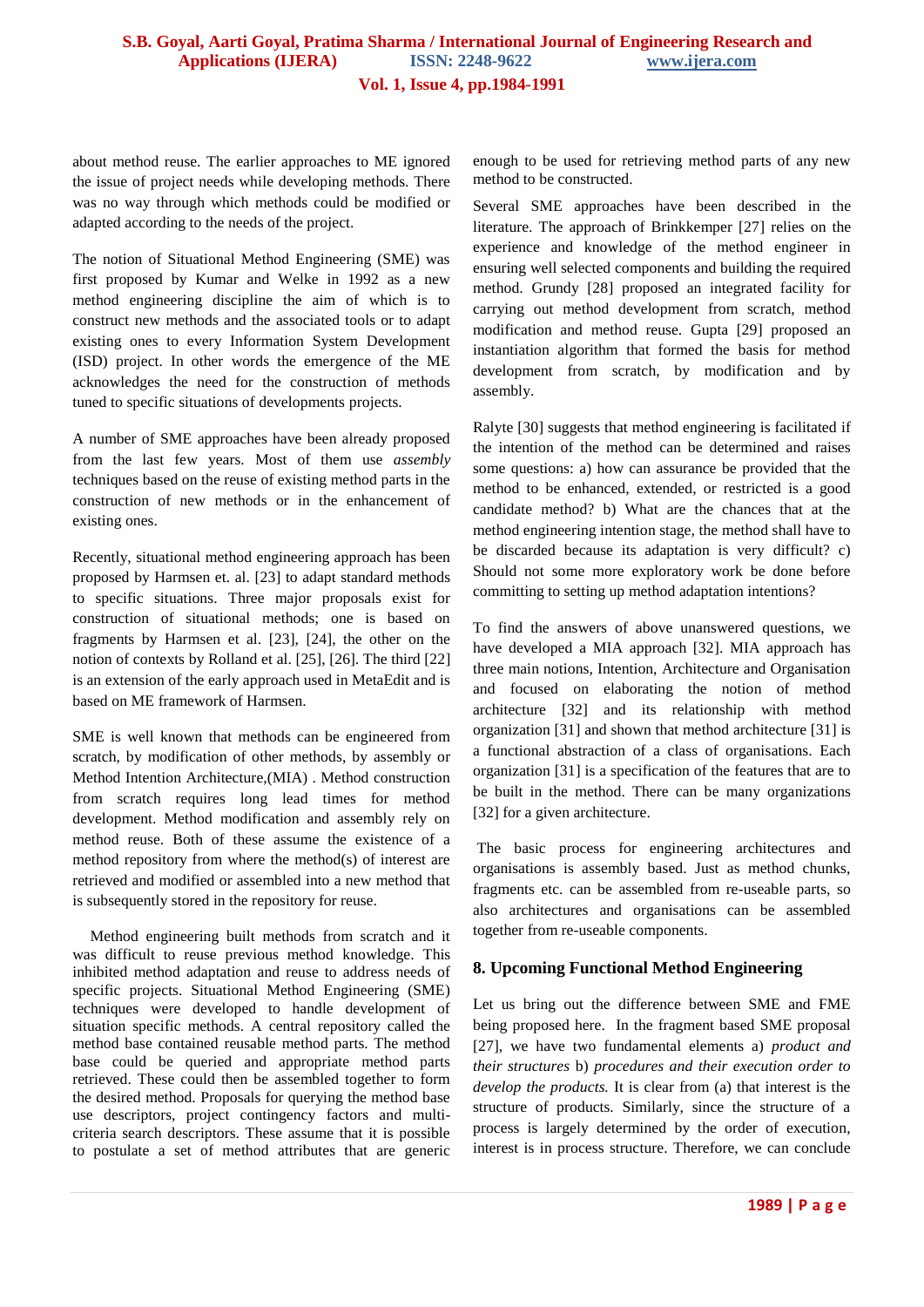#### **Vol. 1, Issue 4, pp.1984-1991**

that SME is centered around the structural aspects of methods.

This focus on engineering the structure of methods deemphasizes what the method does, what task it is good for. In fact, the determination of whether the method structure can carry out the project task at hand is based on the experience of the method engineer. In other words, the method engineer determines the task of the project by some ad-hoc means selects the appropriate method structures and then assembles these together.

FME puts method structure subordinate to method functionality. FME asks for an explicit determination and representation of method functionality in the form of method architectures. It is only after the architecture has been built that the issue of method structure is to be considered. In this sense, SME occupies the, downstream, construction engineering stage of our life cycle [31] .

#### **9. Conclusion & Future Work**

Today, method development has become one of the most valuable assets of corporate world; development of ISDMs and non-ISDMs faces many problems out of which the most important are low productivity, a large number of failures, and an inadequate alignment of ISs with business needs. These problems are sometimes due to economical imbalance, such as cost overrun and delay in scheduled delivery, but surprisingly often due to poor product quality and insufficient user satisfaction. The major reason for the specified problems is selection of a good candidate method from method repository.

 We are expecting as a result from FME, method selection for adaptation shall be more appropriate and give assurance that the SME task is progressing purposefully. The chance of method rejection at later stages shall be considerably reduced.

We believe that answer to the selection of a good candidate method from repository can be found outside the boundaries of methods, their concepts and structures. The moment we step back from methods, the question naturally arises as to whether we can address "all kinds" of methods or only ISDMs?

Our future work for FME will move away from features and look at methods in a global sense. Our global view is derived from organizing method engineering in three levels, . We will concentrate on functional method. We will show that progression occurs within this level and a stage is

situational, functional and intentional. The last lays down the requirements, the second the functional architecture to

reached where method features get identified

meet these needs and the first provides the set of concepts and interrelationships to realize the functional. Progression occurs down the three levels. We will concentrate on functional method. We will show that progression occurs within this level and a stage is reached where method features get identified.

#### **References**

[1] Brinkkemper S., *Formalisation of Information Systems Modelling, Ph.D. Thesis*, University of Nijmegen, Thesis Publishers, Amsterdam, 1990.

[2] Wynehoop J.D., Russo N.L., *System Development Methodologies: Unanswered Questions and the Research-*Practice Gap, Proc. Of 14<sup>th</sup> ICIS, Orlando, USA, 1993

[3] Lyytinen K., Smolander K., Tahvainen V-P, *Modelling CASE Environments in Systems Work*, Conference on Advanced Information Systems Engineering, Sweden, 1989.

[4] Loucopoulos P., Zicari R., *Conceptual Modelling, Database and CASE*, Wiley (Pub.), 1992.

[5][Pra97] Prakash N., *Towards a Formal Definition of a Method*, Requirements Engineering Journal, Vol. 2(1), Springer Verlag, U.K., 199

[6] [Pra99] Prakash N., *On Method Statics and Dynamics*, Requirements Engineering Journal, Vol. 24 (8), Springer Verlag, U.K., 1999.

[7] Rodden T. et.al., *Process Modelling and Development Practice,* in Software Process Technology, Third EWSPT, Warboys B.C. (ed), LNCS, 772, Springer Verlag, 1994.

[8] Smolander, K., Tahvanainen, V.-P., Lyytinen, K., How to Combine Tools and Methods in Practise - a Field Study. In: *Lecture Notes in Computer Science, Second Nordic Conference CAiSE'90*, (eds. B. Steinholtz, A. S. lvberg, L. Bergman) Stockholm, Sweden, May, pp. 195-211, 1990.

[9] Davis, G.B., Strategies for information requirements determination. *IBM Systems Journal*, Vol. 21, No. 1, pp. 4- 30, 1982

[10] Sullivan, C.H., Systems Planning in the Information Age. *Sloan Business Review*, Vol. 26, 2, pp. 3–11, 1985

[11] Kumar, K., Welke, R.J., Methodology engineering: a proposal for situation-specific methodology construction. In: *Challenges and Strategies for Research in Systems Development* (eds. W.W. Cotterman, J.A. Senn), John Wiley & Sons Ltd, pp. 257-269, 1992

[12] Olle, T.W., Hagelstein, J., Macdonald, I.G., Rolland, C., Sol., H.G., Van Assche, F., Verrijn-Stuart, A.A., *Information Systems Methodologies – A Framework for*